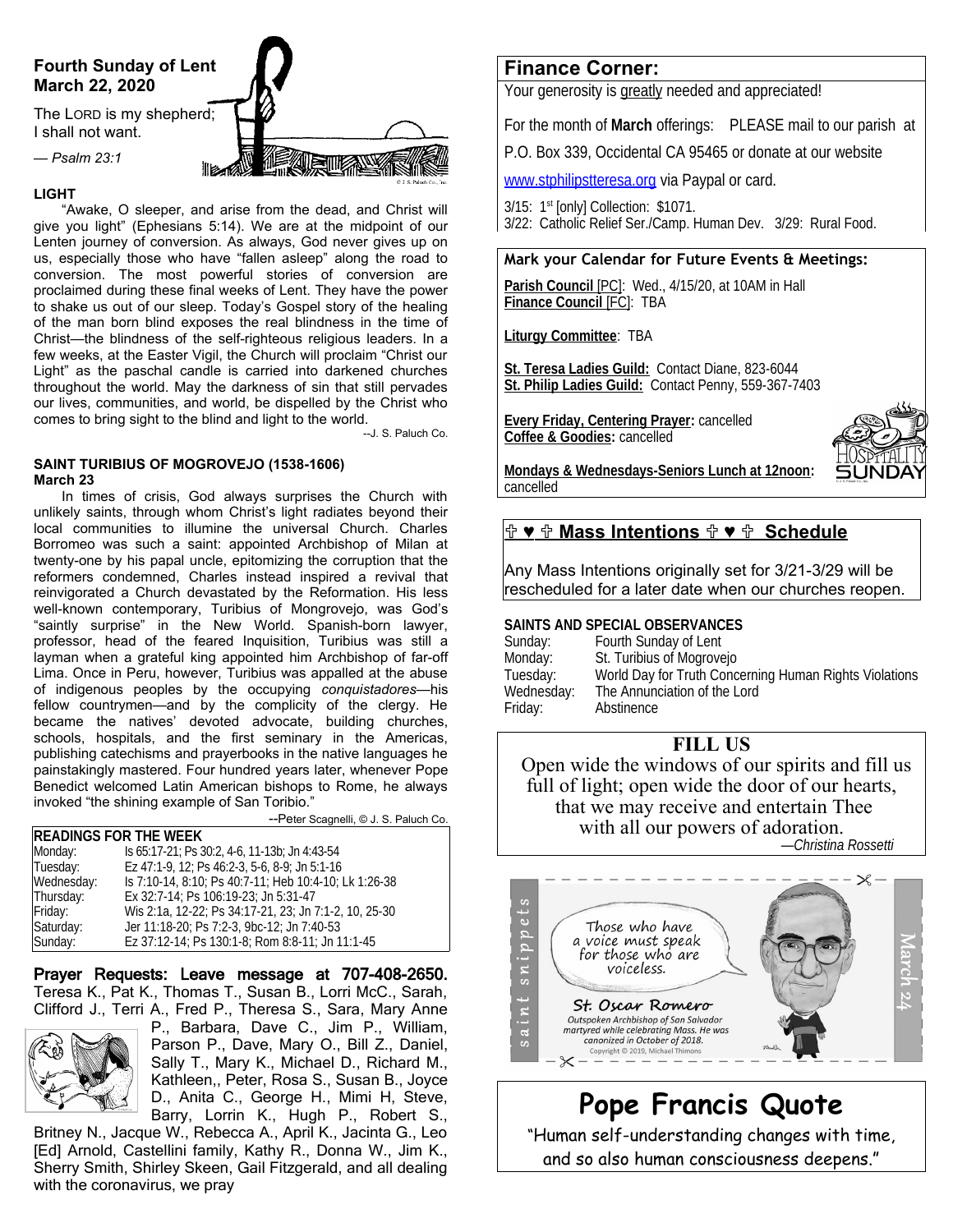**Request from the Chancery: That we all take 15 minutes of the day to pray for the end of the Corona Virus crisis, begging Our Lady's help as she has asked us to do countless times! [option: say after the Rosary]**

**CATHOLIC TV MASS: Each Sunday a Catholic TV Mass is aired on a number of TV channels throughout the Bay Area Dioceses, offered by Monsignor Harry Schlitt and Father Dave Ghiorso. This Catholic TV Mass focuses on our Catholic community for those who are homebound, residing in assisted living, hospitalized, or imprisoned, and unable to attend Mass at their parish church. You may find these Masses in the San Francisco Area each liturgical Sunday on KTSF at 6:00 AM -or- KOFY at 6:00 AM or** *online any time* **at "***FatherHarry.org*"**.** 



"I like modern ideas... and collections do take a long time. But install EZ Pass at the door? No, thanks."

**RURAL FOOD PROGRAM UPDATE for MARCH 2020 Our client and volunteer health and safety is very important to our ongoing efforts of providing nutritional support**. On March 10 we welcomed 102 families: 122 adults, 49 children and 40 seniors for a total of 211 people . Due to the current corona virus outbreak we changed our distribution process. Each volunteer and client was required to use hand sanitizer before entering the distribution area. Each volunteer was also required to wear gloves during the distribution and we all practiced "social distancing" throughout. We will continue this practice for the next few months. This program is funded through the Rural Food Collection on the last Sunday of each month as well as through private donations and the generous support of our volunteers**.** 

Your used, clean, egg cartons and handled grocery bags are needed until we reach our goal of having only reusable cloth bags by the end of 2020. Thanks for dropping them off in the hall.

 **RURAL FOOD VOLUNTEER OPPORTUNITIES Saturday, April 11,** from 9-10:00am repackaging -- Parish Hall **Monday, April 13,** from 10:00 – 12:00pm to set up the Parish Hall **Tuesday, April 14,** from 8:30 – 11:00am to distribute the food and to assist clients.



# Third Theme of Catholic Social Teaching: RIGHTS AND RESPONSIBILITIES [Part Two]

The inviolability of the person which is a reflection of the absolute inviolability of God, finds its primary and fundamental expression in the inviolability of human life.

Above all, the common outcry, which is justly made on behalf of human rights-for example, the right to health, to home, to work, to family, to culture- is false and illusory if the right to life, the most basic and fundamental right and the condition for all other personal rights, is not defended with maximum determination. (St. John Paul II, On the Vocation and Mission of the Lay Faithful [Christifideles Laici. . . ], no. 38)

We must speak of man's rights. Man has the right to live. He has the right to bodily integrity and to the means necessary for the proper development of life, particularly food, clothing, shelter, medical care, rest, and, finally, the necessary social services. In consequence, he has the right to be looked after in the event of ill health; disability stemming from his work; widowhood; old age; enforced unemployment; or whenever through no fault of his own he is deprived of the means of livelihood. (St. John XXIII, Peace on Earth [Pacem in Terris. . . ], no. 11)

In human society one man's natural right gives rise to a corresponding duty in other men; the duty, that is, of recognizing and respecting that right. Every basic human right draws its authoritative force from the natural law, which confers it and attaches to it its respective duty. Hence, to claim one's rights and ignore one's duties, or only half fulfill them, is like building a house with one hand and tearing it down with the other. (St. John XXIII, Peace on Earth [Pacem in Terris. . . ], no. 30)

As for the State . . . It has also the duty to protect the rights of all its people, and particularly of its weaker members, the workers, women and children. It can never be right for the State to shirk its obligation of working actively for the betterment of the condition of the workingman. (St. John XXIII, Christianity and Social Progress (Mater et Magistra. . . ), no. 20).

> Next week: Fourth Theme of Catholic Social Teaching OPTON FOR THE POOR AND VULNERABLE

*Per Ella and others: For other Masses during our shelter at home time we have additional online options:* 

*1. Bishop Vasa will live stream Mass this Sunday at 10:00 am on the Diocesan Facebook page: https://www.facebook.com/ DioceseOfSantaRosa/*

*2. For Pope Francis' and other masses in English and Spanish visit: http://www.catholictv.org/shows/papalprogramming*

*3. For EWTN masses visit: https://www.ewtn.com/tv/weeklygrid*

*4. For Bishop Barron chapel:* 

*https://www.wordonfire.org/daily-mass/*

**Scripture Reflection:** Each week Pat Griffith of our parish reflects on the scriptures of the next Sunday's liturgy. His objectives are to expand on the specific meaning of the readings and to use them to address current issues and practical matters in living the Christian life. The regular postings usually appear between Wednesday evening and Friday morning. Occasionally he posts an additional reflection during the week. The reflections can be found at http://thesoulprospers.blogspot.com. If you would like to be on his email distribution, please send him an email at [Patrick@fairyhill.com](mailto:Patrick@fairyhill.com)